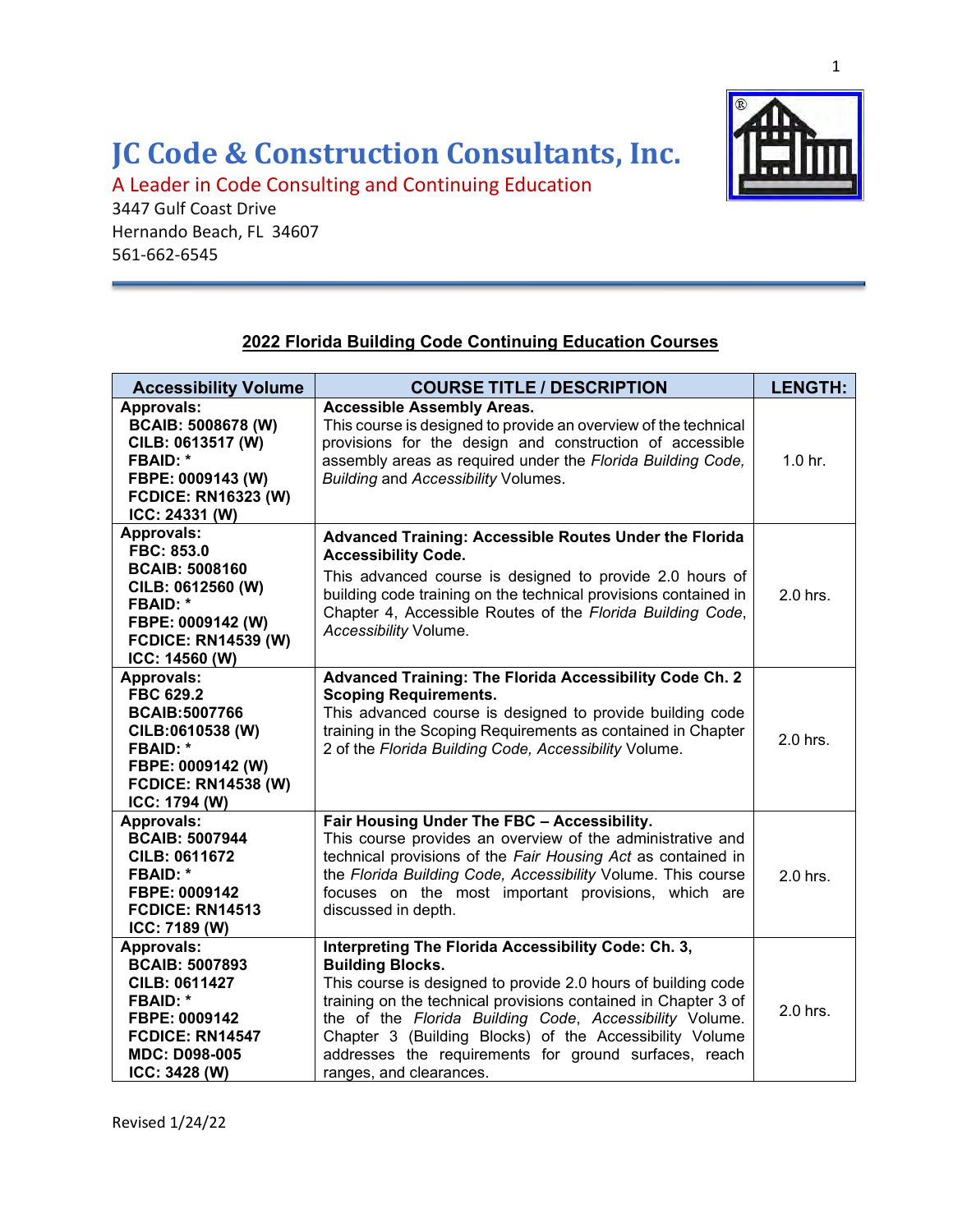| <b>Approvals:</b><br><b>BCAIB: 5007891</b><br><b>CILB: 0611428</b><br><b>FBAID: *</b><br>FBPE: 0009144 (W)<br>FCDICE: RN14548<br>ICC: 3430 (W)                                    | <b>Plumbing Elements &amp; Facilities Under the Florida</b><br><b>Accessibility Code.</b><br>This course is designed to provide 3.0 hours of building code<br>training on the technical provisions contained in Chapter 6,<br>Plumbing Elements and Facilities, of the Florida Building<br>Code, Accessibility Volume.                                                                                               | 3.0 hrs.                                      |
|-----------------------------------------------------------------------------------------------------------------------------------------------------------------------------------|----------------------------------------------------------------------------------------------------------------------------------------------------------------------------------------------------------------------------------------------------------------------------------------------------------------------------------------------------------------------------------------------------------------------|-----------------------------------------------|
| <b>Approvals:</b><br><b>BCAIB: 5008612 (W)</b><br>CILB: 0613516 (W)<br><b>FBAID: *</b><br>FBPE: 0009143(W)<br><b>FCDICE: RN16102 (W)</b><br>MDC: D098 - 047 (W)<br>ICC: 22988 (W) | Stairs & Handrails Under the FBC, Accessibility.<br>This course is designed to provide an overview of the technical<br>provisions for the design and construction of stairs and<br>handrails as required per the Florida Building Code,<br>Accessibility Volume.                                                                                                                                                     | $1.0$ hr.                                     |
| <b>Building Volume</b>                                                                                                                                                            | <b>COURSE TITLE / DESCRIPTION</b>                                                                                                                                                                                                                                                                                                                                                                                    | <b>LENGTH:</b>                                |
| <b>Approvals:</b><br><b>BCAIB: *</b><br>CILB: 0613759 (W)<br>FBPE: 0009143 (W)<br><b>FCDICE: RN16757 (W)</b><br>MDC: D098-045 (W)<br>ICC: 26646 (W)                               | 7th Edition FBC, Building: Ch. 10, Means of Egress.<br>This course provides an overview of the Means of Egress<br>provisions as contained in Chapter 10 of the 7 <sup>th</sup> Edition<br>(2020) Florida Building Code, Building Volume.                                                                                                                                                                             | $1.0$ hr.                                     |
| Approvals:<br><b>BCAIB: *</b><br>CILB: 0614149 (W)<br>FBPE:0009143 (W)<br><b>FCDICE: RN17462 W)</b><br>MDC: D098-050 (W)<br>ICC: 30660 (W)                                        | <b>Building Construction Standards: Manufactured</b><br>Buildings.<br>This course is designed to familiarize code officials, design<br>professionals, and contractors with an overview of the<br>requirements for manufactured buildings in Florida State<br>Statute 553 and Section 458 of the 7th Edition (2020) Florida<br><b>Building Code, Building Volume.</b>                                                 | $1.0$ hr.<br><b>New For</b><br>2022.          |
| <b>Approvals:</b><br><b>BCAIB: *</b><br>CILB: 0613019<br>FBPE:0009143 (W)<br>MDC: D098-011 (W)<br><b>ICC: 18594</b>                                                               | Component & Cladding Wind Loads Under The FBC.<br>This course is designed to provide code officials, design<br>professionals, and contractors with an understanding of the<br>methods contained in the Florida Building Code, Building<br>Volume and ASCE 7, Minimum Design Loads and Associated<br>Criteria for Buildings and Other Structures utilized to<br>determine building component and cladding wind loads. | $1.0$ hr.                                     |
| <b>Approvals:</b><br><b>BCAIB: *</b><br>CILB: 0614151 (W)<br>FBPE:0009142 (W)<br>MDC: D098-060 (W)<br>ICC: 30687 (W)                                                              | Concrete & Clay Tile Roofing Under The FBC.<br>This course is designed to provide contractors, code officials<br>and design professionals with an overview of the selection<br>and installation of concrete and clay tile roof coverings under<br>the 7 <sup>th</sup> Edition (2020) Florida Building Code.                                                                                                          | 2.0 hrs.<br><b>New For</b><br>2022.           |
| <b>Approvals:</b><br><b>BCAIB: *</b><br>CILB: 0614171 (W)<br>FBPE:0009143 (W)<br><b>FCDICE: RN17463 (W)</b><br>MDC: D098-062 (W)<br>ICC: 30666 (W)<br>Revised 1/24/22             | <b>Fire Stopping Rated Assemblies.</b><br>This course is designed to provide participants with an<br>overview of the technical provisions for the firestopping of<br>rated assemblies as required under Sections 714 and 715 of<br>the Florida Building Code, Building Volume.                                                                                                                                       | 1.0 <sub>hr.</sub><br><b>New For</b><br>2022. |

2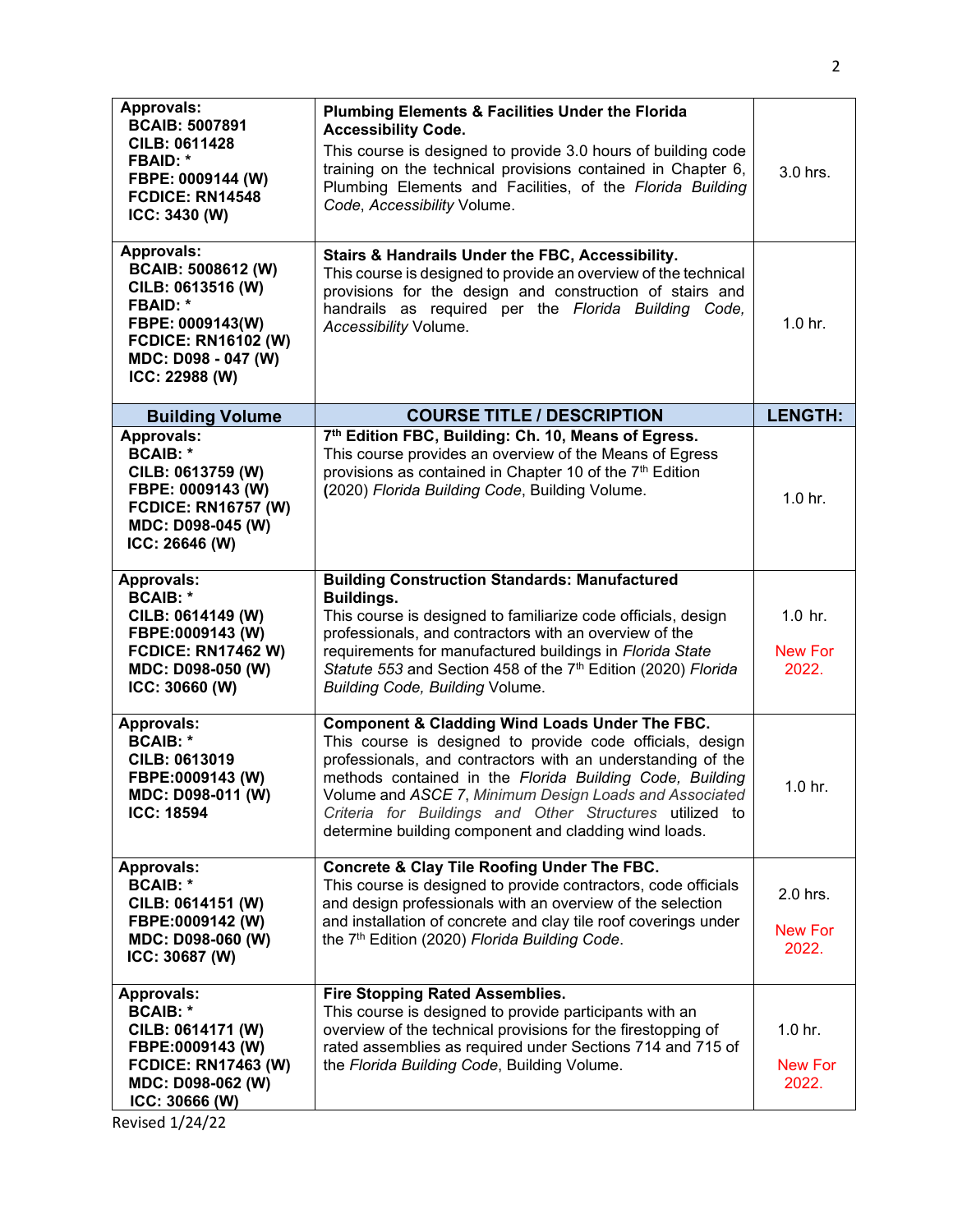| <b>Approvals:</b><br><b>ASFPM: 1.0 CEC (W)</b><br><b>BCAIB: *</b><br>CILB: 0613470 (W)<br>FBAID: 9878841<br>FBPE:0009142 (W)<br>ICC: 23583 (W) | Flood Damage Prevention: The Basics.<br>This course provides an overview of the basic flood damage<br>prevention provisions contained in the 7 <sup>th</sup> Edition (2020) of the<br>Florida Building Code, Building Volume with additional<br>explanatory information taken from the "Quick Guide" (2017<br>Edition) provided by the Florida Division of Emergency<br>Management.              | $1.0$ hr.                            |
|------------------------------------------------------------------------------------------------------------------------------------------------|--------------------------------------------------------------------------------------------------------------------------------------------------------------------------------------------------------------------------------------------------------------------------------------------------------------------------------------------------------------------------------------------------|--------------------------------------|
| <b>Approvals:</b><br><b>ASFPM: 1.0 CEC (W)</b><br><b>BCAIB: *</b><br>CILB: 0614054 (W)                                                         | Flood Damage-Resistant Material Requirements Under<br>The FBC. This course provides an overview of the technical<br>provisions for the selection and use of flood damage<br>resistant materials in Special Flood Hazard Areas (SFHA) as                                                                                                                                                          | $1.0$ hr.<br><b>New For</b>          |
| FBPE: 0009143 (W)<br>ICC: 29264 (W)                                                                                                            | required under the Florida Building Code & ASCE 24, Flood<br>Resistant Design and Construction.                                                                                                                                                                                                                                                                                                  | 2022.                                |
| <b>Approvals:</b><br><b>BCAIB: *</b><br>CILB: Pending (W)<br>FBPE: 0009143 (W)<br>MDC: D098-065 (W)<br>ICC: 30850 (W)                          | <b>Impact Protection Under The FBC.</b><br>This course provides technical information on impact<br>protection requirements, calculating wind loads, product<br>testing requirements under the High Velocity Hurricane Zone<br>Test Protocols Volume, the applicable ASTM standards, as<br>required under the 7 <sup>th</sup> Edition (2020) Florida Building Code,<br><b>Building Volume.</b>    | $1.0$ hr.<br><b>New For</b><br>2022. |
| <b>Approvals:</b><br><b>BCAIB: *</b><br><b>CILB: 0611324</b><br>FBPE: 0009142 (W)<br><b>FCDICE: ATPC13680 (W)</b><br><b>ICC: 2548</b>          | Interpreting GA 600 Fire Resistance Design Manual.<br>This course is designed to provide participants with detailed<br>information on reading and interpreting the Gypsum<br>Association GA 600 - Fire Resistance Design Manual. This<br>seminar will assist code users in understanding the<br>terminology used in the manual and how to interpret the<br>requirements contained in the manual. | 2.0 hrs.                             |
| <b>Approvals:</b><br><b>ASFPM: 2.0 CEC (W)</b><br><b>BCAIB: *</b><br><b>CILB: 0611915</b><br>FBPE: 0009142 (W)<br>ICC: 8710 (W)                | Interpreting the NEW FEMA Elevation Certificate.<br>The course discusses the revisions to FEMA elevation<br>certificate OMB 1660-0008 and provides detailed instruction<br>on the form requirements, correct identification of the different<br>building types, and the methods used to correctly establish<br>building elevations based upon the building type.                                 | 2.0 hrs.                             |
| <b>Approvals:</b><br><b>BCAIB: *</b><br>CILB: 0613017<br>FBPE:0009142 (W)<br>MDC: D098-012<br>ICC: 18596 (W)                                   | <b>Interpreting Window &amp; Door Product Approvals.</b><br>This course is designed to provide code officials, design<br>professionals, and contractors with detailed technical<br>instruction on how to read and interpret window/mullion<br>product approvals and door product approvals along with the<br>associated drawings.                                                                | 2.0 hrs.                             |
| <b>Approvals:</b><br><b>BCAIB: *</b><br>CILB: 0614150 (W)<br>FBPE:0009142 (W)<br>MDC: D098-067 (W)<br>ICC: 30685 (W)                           | <b>Metal Roofing Under The FBC.</b><br>This course is designed to provide contractors, code officials<br>and design professionals with an overview of the selection<br>and installation of metal roof coverings under the 7 <sup>th</sup> Edition<br>(2020) Florida Building Code.                                                                                                               | 2.0 hrs.<br><b>New For</b><br>2022.  |
| <b>Approvals:</b><br><b>ASFPM: 2.0 CEC (W)</b><br><b>BCAIB: *</b><br>CILB: 0612272 (W)<br>FBPE: 0009142 (W)<br>ICC: 12210 (W)                  | Protecting Building Utilities From Flood Damage.<br>This course provides an overview of the requirements for the<br>protection of building utilities from flood damage with<br>specifications based upon the Florida Building Codes, ASCE<br>24, Flood Resistant Design and Construction, and FEMA /<br>NFIP flood damage prevention provisions.                                                 | 2.0 hrs.                             |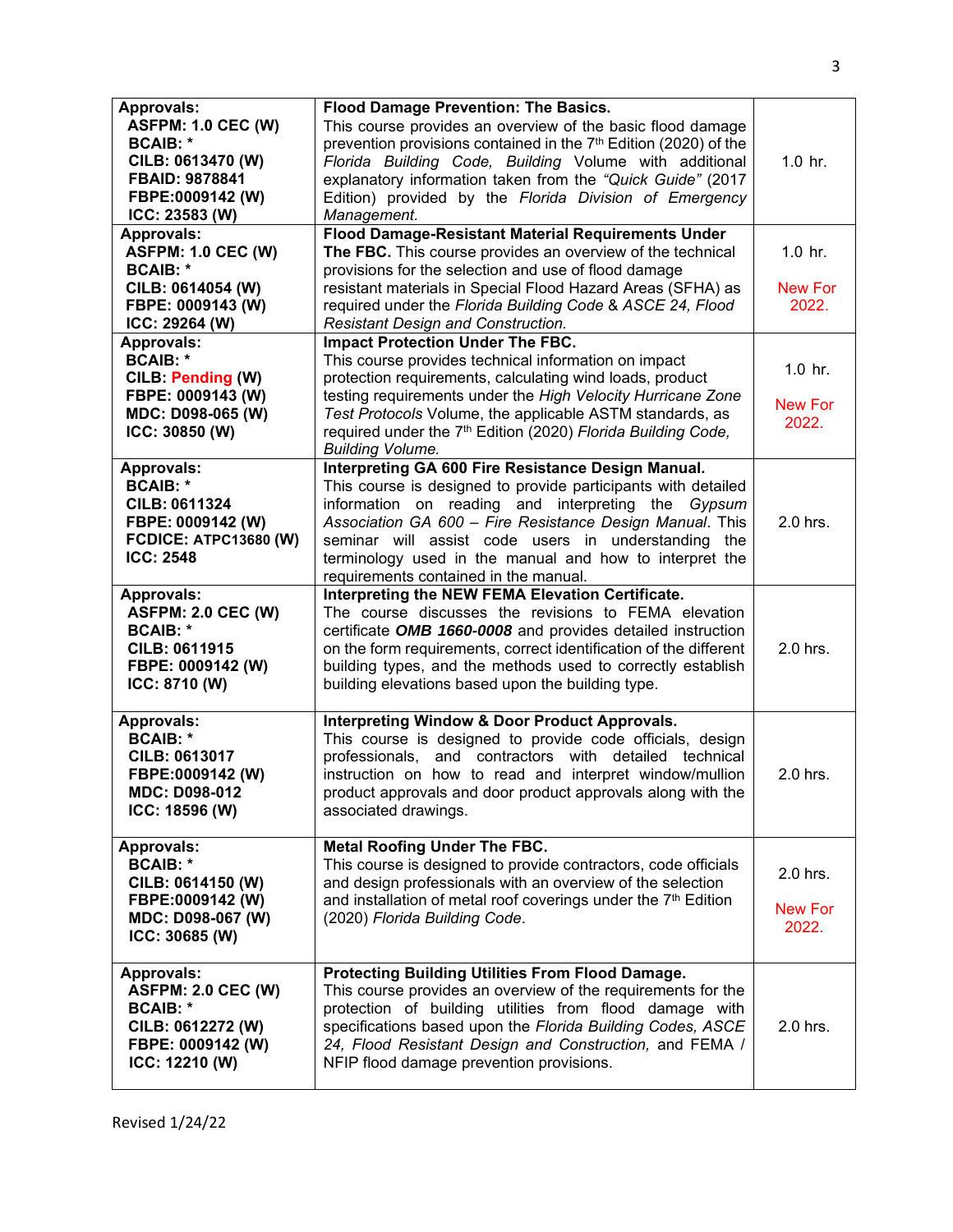| <b>Approvals:</b><br><b>BCAIB: *</b><br>CILB: 0614164 (W)<br>FBPE:0009142 (W)<br>MDC: D098-066 (W)<br>ICC: 30675 (W)                                                         | <b>Reinforced Concrete Construction.</b><br>This course provides an overview of the technical provisions<br>for the design and inspection of reinforced concrete<br>constructed buildings as required under Chapter 19 of the<br>Florida Building Code and AIC-318, Building Code<br>Requirements For Structural Concrete.                                                                          | 2.0 hrs.<br><b>New For</b><br>2022. |
|------------------------------------------------------------------------------------------------------------------------------------------------------------------------------|-----------------------------------------------------------------------------------------------------------------------------------------------------------------------------------------------------------------------------------------------------------------------------------------------------------------------------------------------------------------------------------------------------|-------------------------------------|
| <b>Approvals:</b><br><b>BCAIB: *</b><br>CILB: 0613178 (W)<br>FBPE:0009142 (W)<br>MDC: D098-040 (W)<br>ICC: 21049 (W)                                                         | Roof Trusses Under The FBC.<br>This course provides an overview of the technical provisions<br>for pre-engineered roof trusses as contained in the Florida<br>Building Code, Building Volume and a review of industry<br>accepted practices for their safe handling and installation.                                                                                                               | 2.0 hrs.                            |
| <b>Approvals:</b><br><b>BCAIB: *</b><br>CILB: 0613772 (W)<br>FBPE: 0009142 (W)<br>HI: 0001697<br>MDC: D098-035 (W)<br>ICC: 26656 (W)                                         | Roofing Under The 7th Edition FBC.<br>This course is designed to provide an overview of the changes<br>occurring applicable to the selection and installation of roof<br>coverings under the 7 <sup>th</sup> Edition (2020) Florida Building Code.                                                                                                                                                  | 2.0 hrs.                            |
| <b>Approvals:</b><br><b>BCAIB: *</b><br>CILB: 0613764 (W)<br>FBPE: 0009142 (W)<br>MDC: D098-039 (W)<br>ICC: 26648 (W)                                                        | Shipping Container Structures Under The FBC.<br>This course provides an overview of the technical provisions<br>for the repurposing of ISO intermodal shipping containers as<br>buildings and building components of accessible assembly<br>areas as required under the Florida Building Code, Building<br>Volume.                                                                                  | 2.0 hrs.                            |
| <b>Approvals:</b><br><b>BCAIB: *</b><br>CILB: 0613340 (W)<br><b>FBAID: 9878834</b><br>FBPE: 0009142 (W)<br><b>FCDICE: RN15984 (W)</b><br>MDC: D098-029 (W)<br>ICC: 22590 (W) | Significant Changes to the 7 <sup>th</sup> Edition (2020) FBC,<br><b>Building Volume, Chapters 1-7.</b><br>This course provides an overview of some of the most<br>significant changes occurring in Chapters 1 through 7 of the<br>7 <sup>th</sup> Edition (2020) Florida Building Code, Building Volume.                                                                                           | 2.0 hrs.                            |
| <b>Approvals:</b><br><b>ASFPM: 1.0 CEC</b><br><b>BCAIB: *</b><br>CILB: 0612094<br>FBPE: 0009143<br><b>ICC: 10100</b>                                                         | The CCCL & ASCE 24 Under The FBC (Part I).<br>This course provides an overview of the most significant<br>changes occurring in Section 3109, Structures Seaward of a<br><b>Coastal Construction Control Line, of the Florida Building</b><br>Code, Building Volume. The provisions of ASCE 24, Flood<br>Resistant Design and Construction, are discussed in Part II of<br>this course.              | 1.0 <sub>hr.</sub>                  |
| <b>Approvals:</b><br><b>ASFPM: 1.0 CEC</b><br><b>BCAIB: *</b><br><b>CILB: 0612095</b><br>FBPE: 0009143<br><b>ICC: 10101</b>                                                  | The CCCL & ASCE 24 Under The FBC (Part II).<br>This course provides an overview of the most significant<br>provisions contained in ASCE 24, Flood Resistant Design<br>and Construction. The provisions contained in Section 3109,<br><b>Structures Seaward of a Coastal Construction Control</b><br>Line, of the Florida Building Code, Building Volume, are<br>discussed in Part I of this course. | 1.0 <sub>hr.</sub>                  |
| <b>Approvals:</b><br><b>BCAIB: *</b><br>CILB: 0613015<br>FBPE:0009143<br><b>MDC: D098-010</b><br><b>ICC: 18595</b>                                                           | Windows & Doors: Test Provisions Under the FBC, Ch.<br>17.<br>This course is designed to provide code officials, design<br>professionals, and contractors with an understanding of the<br>testing requirements for windows and doors as contained in<br>Chapter 17 of the Florida Building Code, Building Volume,<br>Special Inspections and Tests.                                                 | 1.0 <sub>hr.</sub>                  |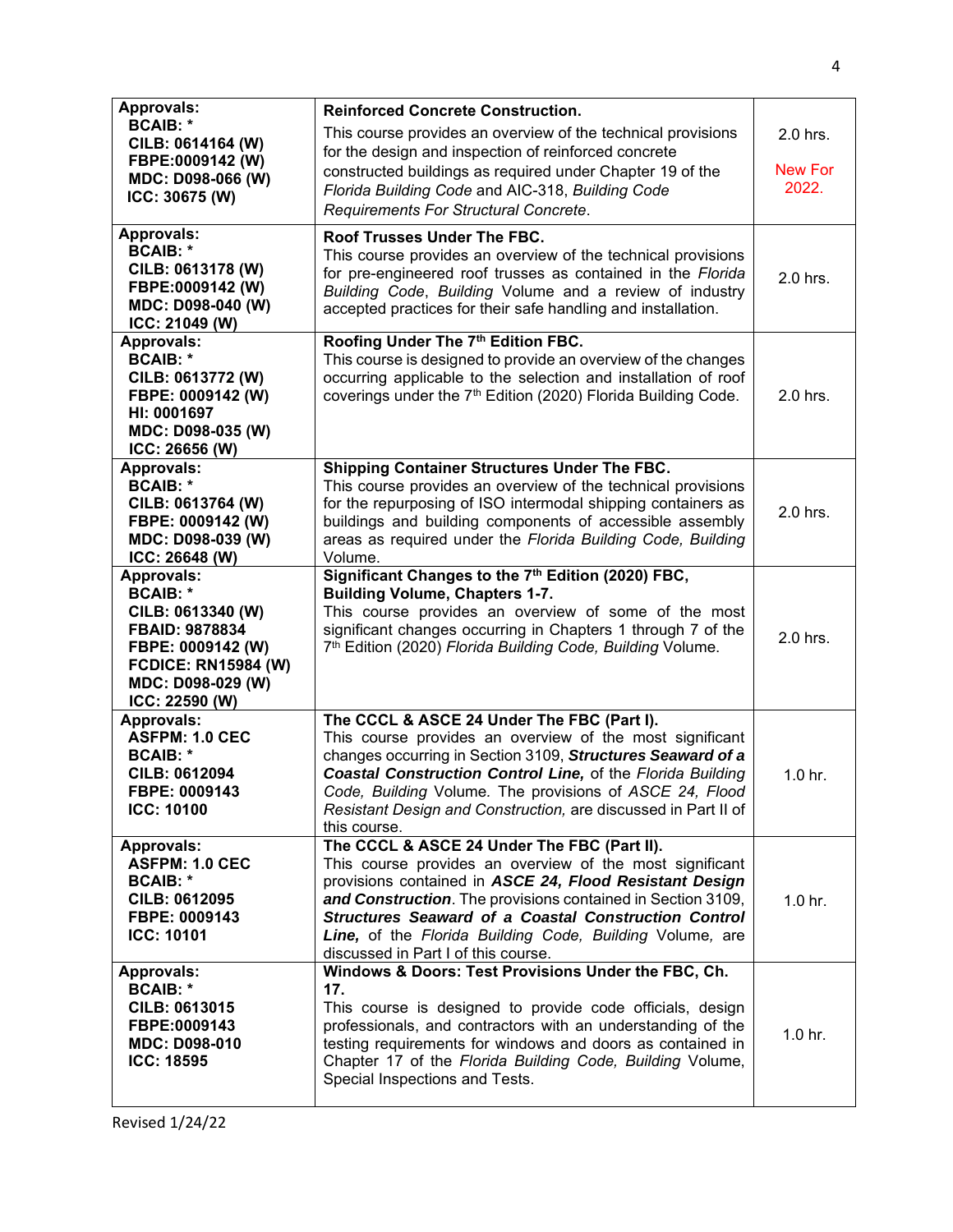| <b>Residential Volume</b>                                                                                                                                                                                                   | <b>COURSE TITLE / DESCRIPTION</b>                                                                                                                                                                                                                                                                                                                                                                                               | <b>LENGTH:</b>     |
|-----------------------------------------------------------------------------------------------------------------------------------------------------------------------------------------------------------------------------|---------------------------------------------------------------------------------------------------------------------------------------------------------------------------------------------------------------------------------------------------------------------------------------------------------------------------------------------------------------------------------------------------------------------------------|--------------------|
| <b>Approvals:</b><br>FBC: 854.0<br><b>BCAIB: *</b><br><b>CILB: 0612559</b><br><b>FBAID: *</b><br>FBPE: 0009143<br>HI: 0001527 (W)<br>ICC: 14561                                                                             | Advanced Training: FMA/AAMA 200 Window Installation.<br>This advanced course is designed to familiarize code officials,<br>design professionals, and contractors with an overview of the<br>window and flashing installation requirements contained in the<br>FMA/AAMA 200 Window Installation standard for masonry<br>construction, as referenced in the Florida Building Code,<br>Residential Volume.                         | 1.0 <sub>hr.</sub> |
| <b>Approvals:</b><br>FBC: 912.0<br><b>BCAIB: *</b><br>CILB: 0612885 (W)<br>ECLB: 0802222<br><b>FBAID: *</b><br><b>FCDICE: RN14713 (W)</b><br>FBPE: 0009143 (W)<br>HI: 0001538 (W)<br><b>MDC: D098-020</b><br>ICC: 17762 (W) | Advanced Training: Smoke Alarms Under the FBC,<br><b>Residential &amp; NFPA 72.</b><br>This advanced course is designed to familiarize code officials,<br>design professionals, and contractors with an overview of the<br>location and installation requirements for smoke alarms<br>contained in the Florida Building Code, Residential Volume<br>and the 2013 Edition of NFPA 72, National Fire Alarm and<br>Signaling Code. | 1.0 <sub>hr.</sub> |
| <b>Approvals:</b><br><b>BCAIB: *</b><br>CILB: 0613334 (W)<br><b>FBAID: 9878830</b><br>FBPE: 0009143 (W)<br><b>FCDICE: RN16042 (W)</b><br>HI: 0001567 (W)<br>MDC: D098-042 (W)<br>ICC: 22591(W)                              | Code Compliant Tiny Houses Under The 7th Ed. FBC,<br><b>Residential.</b><br>This course provides an overview of the provisions for the<br>design and construction of code compliant "Tiny Houses"<br>contained in Appendix Q of the 7 <sup>th</sup> Edition (2020) Florida<br><b>Building Code, Residential Volume.</b>                                                                                                         | $1.0$ hr.          |
| <b>Approvals:</b><br><b>BCAIB: *</b><br>CILB: 0613729 (W)<br>FBPE: 0009142 (W)<br>HI: 0001701<br>MDC: D098-046 (W)<br>ICC: 26010 (W)                                                                                        | <b>FBC-R Means of Egress.</b><br>This course provides an overview of the means of egress<br>provisions as required under the Florida Building Code,<br>Residential Volume.                                                                                                                                                                                                                                                      | 2.0 hrs.           |
| <b>Approvals:</b><br><b>BCAIB: *</b><br>CILB: 0613333 (W)<br>ECLB: 0802223<br>FBAID: 9878840<br>FBPE: 0009143 (W)<br><b>FCDICE: RN15987 (W)</b><br>HI: 0001537 (W)<br><b>MDC: D098-022</b><br>ICC: 22547 (W)                | FBC, Residential 7 <sup>th</sup> Edition Solar Energy Systems.<br>This course is designed to provide building code officials,<br>contractors, design professionals and fire officials with an<br>overview of the changes occurring in Section R324. Solar<br>Energy Systems, of the 7 <sup>th</sup> Edition (2020) of the Florida<br><b>Building Code, Residential Volume.</b>                                                  | 1.0 <sub>hr.</sub> |
| <b>Approvals:</b><br><b>BCAIB: *</b><br>CILB: 0610162<br>FBPE: 0009142<br>FCDICE: ATPC13678<br>HI: 0001529<br><b>ICC: 1789</b>                                                                                              | Fireplaces & Chimneys Under the FRC.<br>This course is designed to provide a basic understanding of<br>the plan review and field inspection requirements of masonry<br>and pre-engineered fireplaces and chimneys as required<br>under Chapters 10 and 18 of the Florida Building Code,<br>Residential Volume. UL and NFPA requirements are also<br>discussed.                                                                  | 2.0 hrs.           |

Revised 1/24/22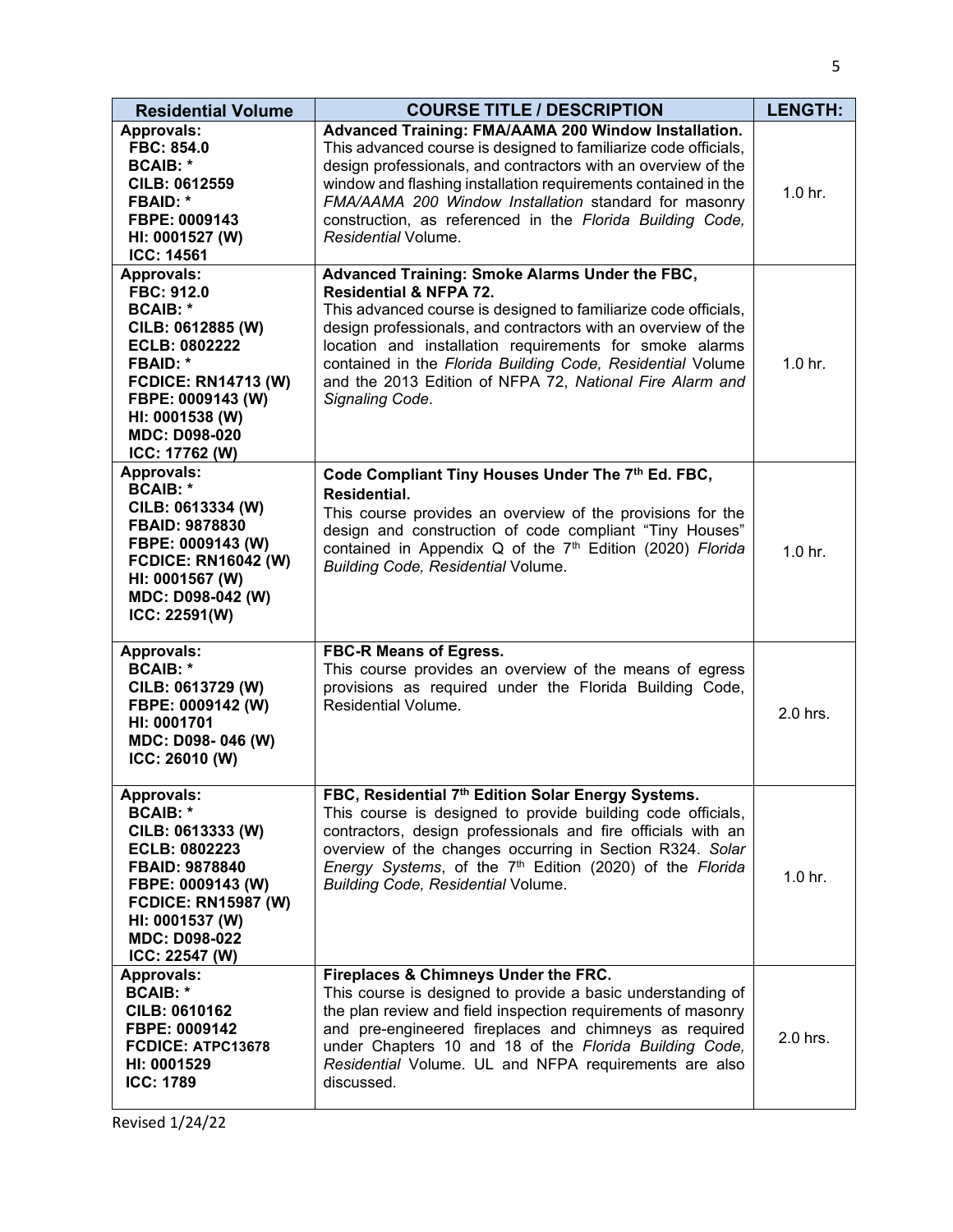| <b>Approvals:</b><br><b>BCAIB: *</b><br><b>CILB: 0612561</b><br><b>FBAID: 9878661</b><br>FBPE: 0009142<br>HI: 0001528<br><b>ICC: 14562</b>                              | <b>FMA/AAMA 100 Window Installation.</b><br>This course is designed to familiarize code officials, design<br>professionals, and contractors with an overview of the window<br>and flashing installation requirements contained in the<br>FMA/AAMA 100 Window Installation standard for wood/metal<br>frame construction, as referenced in the Florida Building<br>Code, Residential Volume.                                          | 2.0 hrs.           |
|-------------------------------------------------------------------------------------------------------------------------------------------------------------------------|--------------------------------------------------------------------------------------------------------------------------------------------------------------------------------------------------------------------------------------------------------------------------------------------------------------------------------------------------------------------------------------------------------------------------------------|--------------------|
| <b>Approvals:</b><br><b>ASFPM: 1.0 CEC (W)</b><br><b>BCAIB: *</b><br>CILB: 0613553 (W)<br>FBPE:0009143 (W)<br>ICC: 24600 (W)                                            | Flood Vents: Why & Where.<br>This course provides an overview of the requirements for the<br>selection and installation of flood relief openings in foundation<br>walls and enclosures of buildings located in special flood<br>hazard areas.                                                                                                                                                                                        | $1.0$ hr.          |
| <b>Approvals:</b><br><b>BCAIB: *</b><br><b>CILB: 0611665</b><br><b>FBAID: 9878684</b><br>FBPE: 0009143<br><b>FCDICE: RN13999</b><br>HI: 0001523 (W)<br><b>ICC: 7193</b> | <b>FRC Fuel Gas Fundamentals.</b><br>This course provides an overview of the fundamental fuel gas<br>code concepts contained in the Florida Building Code,<br>Residential Volume. This course focuses on the most<br>important fuel gas provisions, which are discussed in depth.                                                                                                                                                    | 1.0 <sub>hr.</sub> |
| <b>Approvals:</b><br><b>BCAIB: *</b><br>CILB: 0611671<br>FBPE: 0009142<br><b>FCDICE: RN16338</b><br>HI: 0001525 (W)<br><b>ICC: 7190</b>                                 | FRC Mechanical Fundamentals Part I: Ch. 12 - 14.<br>This course provides an overview of the fundamental<br>mechanical code concepts contained in the Florida Building<br>Code, Residential Volume, Chapters 12 through 14. This<br>course focuses on the most important mechanical provisions,<br>which are discussed in depth.                                                                                                      | 2.0 hrs.           |
| <b>Approvals:</b><br><b>BCAIB: *</b><br><b>CILB: 0611668</b><br>FBPE: 0009142<br><b>FCDICE: RN16339</b><br>HI:0001524 (W)<br><b>ICC: 7191</b>                           | FRC Mechanical Fundamentals Part II: Ch. 15 - 18.<br>This course provides an overview of the fundamental<br>mechanical code concepts contained in the Florida Building<br>Code, Residential Volume, Chapters 15 through 18. This<br>course focuses on the most important mechanical provisions,<br>which are discussed in depth.                                                                                                     | 2.0 hrs.           |
| <b>Approvals:</b><br><b>BCAIB: *</b><br><b>CILB: 0611670</b><br>FBPE: 0009142<br>HI: 0001520 (W)<br><b>ICC: 7192</b>                                                    | <b>FRC Plumbing Fundamentals.</b><br>This course provides an overview of the fundamental<br>plumbing code concepts contained in the Florida Building<br>Code, Residential Volume. This course focuses on the most<br>important plumbing provisions, which are discussed in depth.                                                                                                                                                    | 2.0 hrs.           |
| <b>Approvals:</b><br><b>BCAIB: *</b><br>CILB: 0612505 (W)<br>FBPE: 0009142<br>HI: 0001193 (W)<br><b>ICC: 15598</b>                                                      | Hurricane Mitigation and the OIR-B1-1802 Form.<br>This course provides an overview of the provisions related to<br>the wind mitigation methodologies as contained in Chapter 7<br>of the 7 <sup>th</sup> Edition (2020) Florida Building Code, Existing<br>Building Volume and provides specific technical assistance in<br>interpreting and completing the required Uniform Mitigation<br>Verification Inspection Form OIR-B1-1802. | 2.0 hrs.           |
| <b>Approvals:</b><br><b>ASFPM: 2.0 CEC (W)</b><br><b>BCAIB: *</b><br>CILB: 0613511<br>FBPE:0009142 (W)<br>ICC: 24389 (W)                                                | Mobile Homes In Special Flood Hazard Areas.<br>This course provides technical instruction on the requirements<br>for the installation of mobile homes in special flood hazard<br>areas (SFHA) as required under the Florida Building Code,<br>Residential, Florida Administrative Code (FAC) 15C, and<br>FEMA P-85, Protecting Manufactured from Flood and Other<br>Hazards.                                                         | 2.0 hrs.           |

Revised 1/24/22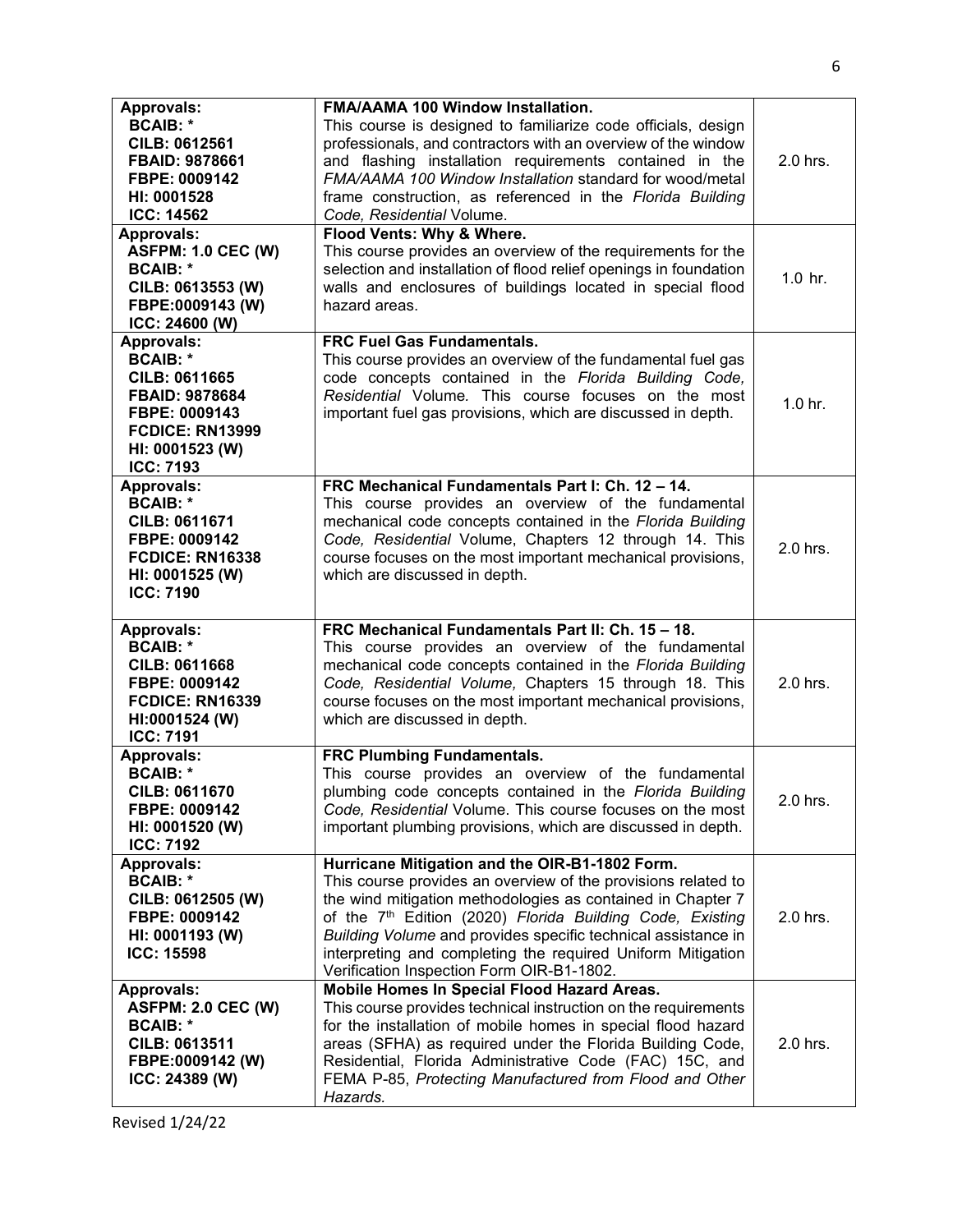| <b>Approvals:</b><br><b>BCAIB: *</b><br>CILB: 0613268 (W)<br>FBAID: 9878822<br>FBPE: 0009143 (W)<br>HI: 0001532 (W)<br>MDC: D098-041 (W)<br>ICC: 21786 (W)                                  | Roof Pressures Under the 7th Ed. (2020) FBC,<br>Residential.<br>This course is designed to familiarize participants with the<br>changes to roof covering design pressures occurring in the 7 <sup>th</sup><br>Edition (2020) Florida Building Code, Residential Volume due<br>to the adoption of the 2016 Edition of ASCE 7, Minimum<br>Design Loads and Associated Criteria for Buildings and Other<br>Structures.        | 1.0 hr.            |
|---------------------------------------------------------------------------------------------------------------------------------------------------------------------------------------------|----------------------------------------------------------------------------------------------------------------------------------------------------------------------------------------------------------------------------------------------------------------------------------------------------------------------------------------------------------------------------------------------------------------------------|--------------------|
| <b>Approvals:</b><br><b>BCAIB: *</b><br>CILB: 0613341 (W)<br>FBAID: 9878854<br>FBPE: 0009142 (W)<br><b>FCDICE: RN16324 (W)</b><br><b>MDC: D098-030</b><br>HI: 0001519 (W)<br>ICC: 22592 (W) | Significant Changes to the 7 <sup>th</sup> Edition (2020) FBC,<br>Residential, Chapter 3, Building Planning.<br>This course is designed to provide participants with an<br>overview of some of the most significant changes occurring in<br>Chapter 3, Building Planning of the 7 <sup>th</sup> Edition (2020) Florida<br>Building Code, Residential Volume.                                                               | 2.0 hrs.           |
| Approvals:<br><b>BCAIB: *</b><br>CILB: 0613343 (W)<br><b>FBAID: 9878855</b><br>FBPE: 0009142 (W)<br><b>FCDICE: RN16041 (W)</b><br>HI: 0001564 (W)<br><b>MDC: D098-031</b><br>ICC: 22597 (W) | Significant Changes to the Mechanical Provisions of the<br>7th Edition (2020) FBC, Residential Volume.<br>This course is designed to provide participants with an<br>overview of some of the most significant changes occurring in<br>the mechanical provisions of the 7 <sup>th</sup> Edition (2020) of the<br>Florida Building Code, Residential Volume.                                                                 | 2.0 hrs.           |
| <b>Approvals:</b><br><b>BCAIB: *</b><br>CILB: 0611667 (W)<br>FBAID: 9878662 (W)<br>FBPE: 0009142 (W)<br><b>FCDICE: ATPC13688 (W)</b><br>HI: 0001526<br><b>ICC: 7194</b>                     | Townhouse Fire & Life Safety Provisions.<br>This course discusses the fire and life safety provisions for<br>townhouse construction as contained in the Florida Building<br>Code, Residential Volume. This course addresses issues<br>based on exterior wall and opening protection, separation of<br>units, means of egress, and fire protection requirements.                                                            | 2.0 hrs.           |
| <b>Approvals:</b><br><b>BCAIB: *</b><br><b>CILB: 0612096</b><br>FBPE: 0009143<br><b>HI: 0001568</b><br><b>ICC: 10618</b>                                                                    | Wind Mitigation Opening Protection Under the FBC-<br>Residential.<br>This course provides an overview of the wind mitigation<br>requirements for glazed opening impact protection as required<br>under the Florida Building Code, Residential Volume.                                                                                                                                                                      | 1.0 <sub>hr.</sub> |
| <b>Energy Conservation</b><br><b>Volume</b>                                                                                                                                                 | <b>COURSE TITLE / DESCRIPTION</b>                                                                                                                                                                                                                                                                                                                                                                                          | <b>LENGTH:</b>     |
| <b>Approvals:</b><br><b>BCAIB: 5008775 (W)</b><br>CILB: 0613731 (W)<br>FBPE: 0009142 (W)<br>ICC: 26011 (W)                                                                                  | Florida Energy Code Basics, Residential.<br>This course provides an overview of some of the basic energy<br>conservation provisions contained in the residential provisions<br>of the 7 <sup>th</sup> Edition (2020) Florida Building Code, Energy<br>Conservation Volume.                                                                                                                                                 | $2.0$ hrs.         |
| <b>Approvals:</b><br><b>BCAIB: 5008592</b><br><b>CILB: 0611247</b><br>FBPE: 0009142<br><b>ICC: 2481</b>                                                                                     | Residential Energy: Sealing the Thermal Envelope.<br>This course is designed to provide participants with<br>information to assist the participant in understanding the<br>changes to the residential provisions contained in the Florida<br>Building Code, Energy Conservation Volume specific to the<br>requirements for air tightness, sealing the thermal envelope<br>and the requirements for mechanical ventilation. | 2.0 hrs.           |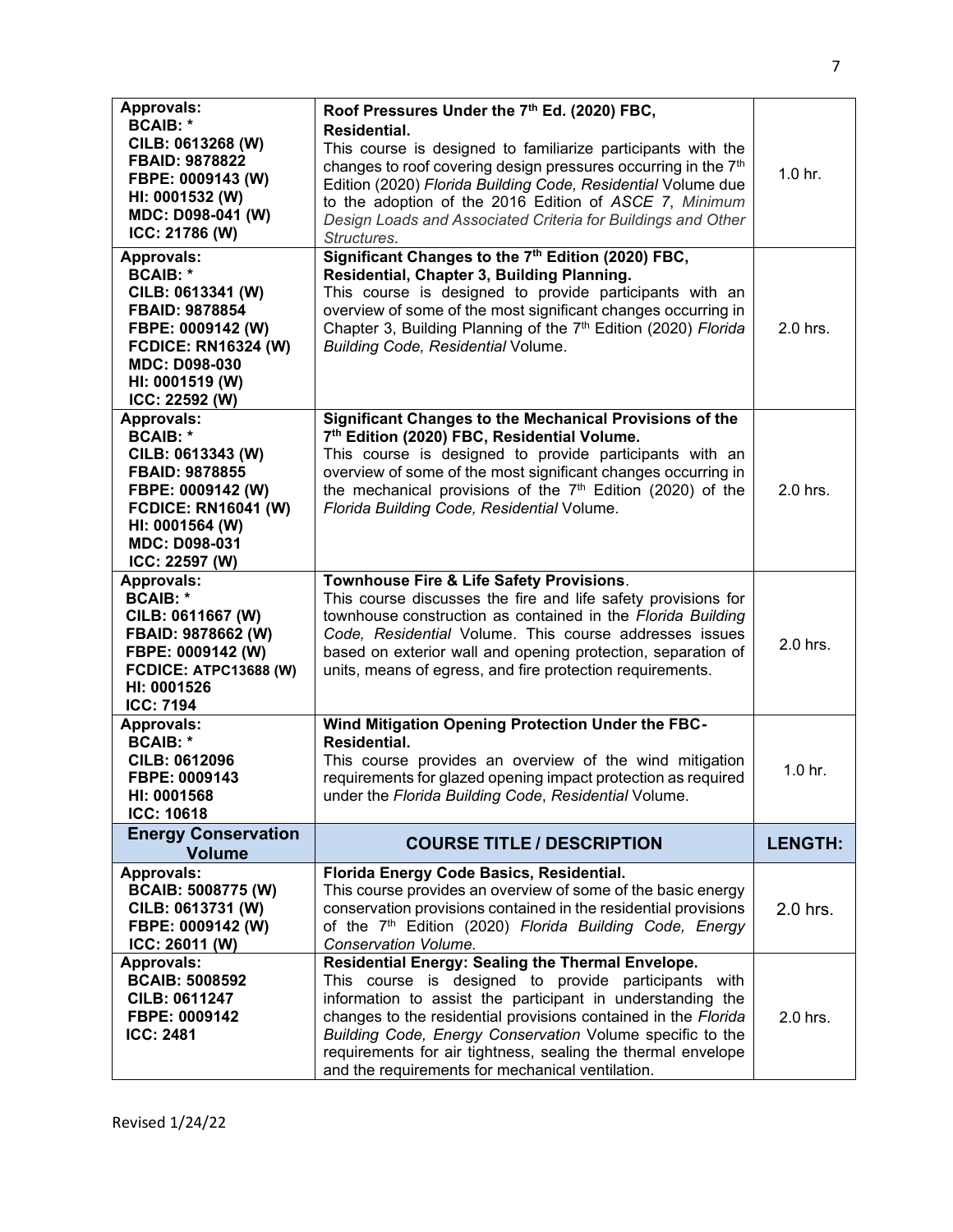| <b>Approvals:</b><br><b>BCAIB: 5008591 (W)</b><br>CILB: 0613415 (W)<br><b>FBAID: 9878858</b><br>FBPE: 0009142 (W)<br>MDC: D098-044 (W)<br>ICC: 22748 (W) | Significant Changes to the 7 <sup>th</sup> Edition (2020) Florida<br><b>Building Code, Energy Conservation.</b><br>This course provides an overview of the most significant<br>changes occurring in the 7 <sup>th</sup> Edition (2020) Florida Building<br>Code, Energy Conservation Volume, Commercial and<br>Residential Provisions. Both base code changes (2018<br>International Energy Conservation Code) and Florida Specific<br>Code Amendments are identified and discussed.                                                                               | 2.0 hrs.           |
|----------------------------------------------------------------------------------------------------------------------------------------------------------|--------------------------------------------------------------------------------------------------------------------------------------------------------------------------------------------------------------------------------------------------------------------------------------------------------------------------------------------------------------------------------------------------------------------------------------------------------------------------------------------------------------------------------------------------------------------|--------------------|
| <b>Approvals:</b><br><b>BCAIB: 5008593</b><br><b>CILB: 0611914</b><br>FBPE: 0009142<br><b>ICC: 8712</b>                                                  | <b>Understanding The Energy Rating Index (ERI)</b><br><b>Compliance Method.</b><br>This course is designed to provide participants with the<br>knowledge necessary to read and understand energy code<br>compliance forms using the Home Energy Rating System<br>(HERS) Index. The HERS Index is the nationally recognized<br>scoring system for measuring a home's energy performance.                                                                                                                                                                            | 2.0 hrs.           |
| <b>Existing Building</b><br><b>Volume</b>                                                                                                                | <b>COURSE TITLE / DESCRIPTION</b>                                                                                                                                                                                                                                                                                                                                                                                                                                                                                                                                  | <b>LENGTH:</b>     |
| Approvals:                                                                                                                                               | Application of the Florida Existing Building Code.                                                                                                                                                                                                                                                                                                                                                                                                                                                                                                                 |                    |
| <b>BCAIB: *</b><br><b>CILB: 0610384</b><br>FBAID: 9878508<br>FBPE: 0009142<br><b>FCDICE: RN14450</b><br><b>MDC: D098-006</b><br><b>ICC: 4423</b>         | This course provides an overview of the requirements of the<br>Florida Building Code, Existing Building Volume. The course<br>provides a basis for the correct use and application of the code<br>and provides an understanding of the intent of the code<br>through an analysis of the classifications of work, the levels of<br>alterations, repairs, and additions.                                                                                                                                                                                             | 2.0 hrs.           |
| <b>Approvals:</b><br><b>ASPFM: 3.0 CEC</b><br><b>BCAIB: *</b><br>CILB: 0610558 (W)<br>FBAID: 9878726<br>FBPE: 0009144<br><b>ICC: 1787</b>                | <b>Determining Substantial Improvements Under The</b><br>Florida Building Code, Existing Building Volume.<br>This course is designed to provide participants with a<br>comprehensive review of the floodplain construction<br>requirements as contained in the Florida Building Code,<br>Existing Building Volume. This course also provides specific<br>information in determining "substantial improvements and<br>substantial damage" under the code and provides an overview<br>of FEMA P-758, Substantial Improvement / Substantial<br>Damage Desk Reference. | 3.0 hrs.           |
| <b>Approvals:</b><br><b>BCAIB: *</b><br>CILB: 0613016 (W)<br>FBPE: 0009142 (W)<br><b>FCDICE: RN15032 (W)</b><br>MDC: D098-013 (W)<br>ICC: 18597 (W)      | <b>Existing Building Code MEP Provisions.</b><br>This course is designed to provide code officials, design<br>professionals, and contractors with an understanding of the<br>requirements contained in the Florida Building Code, Existing<br>Building Volume applicable to mechanical, electrical, and<br>plumbing systems.                                                                                                                                                                                                                                       | 2.0 hrs.           |
| <b>Approvals:</b><br><b>BCAIB: *</b><br><b>CILB: 0612686</b><br><b>FBAID: 9878675</b><br>FBPE: 0009143<br>FCDICE: RN14442<br><b>ICC: 15905</b>           | FBC Existing Building Ch. 15 Construction Safeguards.<br>This course is designed to provide participants with an<br>overview of the requirements contained in Ch. 15 of the<br>Florida Building Code, Existing Building Volume, addressing<br>construction safeguards. The provisions of Ch. 15 are<br>applicable when an existing building is undergoing repairs,<br>alterations, or additions.                                                                                                                                                                   | 1.0 <sub>hr.</sub> |
| <b>Approvals:</b><br><b>BCAIB: *</b><br><b>CILB: 0612505 FBPE:</b><br>0009142<br>HI: 0001193<br><b>ICC: 15598</b>                                        | Hurricane Mitigation & The OIR 1802 Form.<br>This course provides home inspectors licensed under F.S.<br>468, and other participants with 2.0 hours of training directly<br>related to hurricane wind mitigation methodologies and<br>provides specific technical assistance in interpreting and<br>completing the required Uniform Mitigation Verification<br>Inspection Form OIR-B1-1802.                                                                                                                                                                        | 2.0 hrs.           |

Revised 1/24/22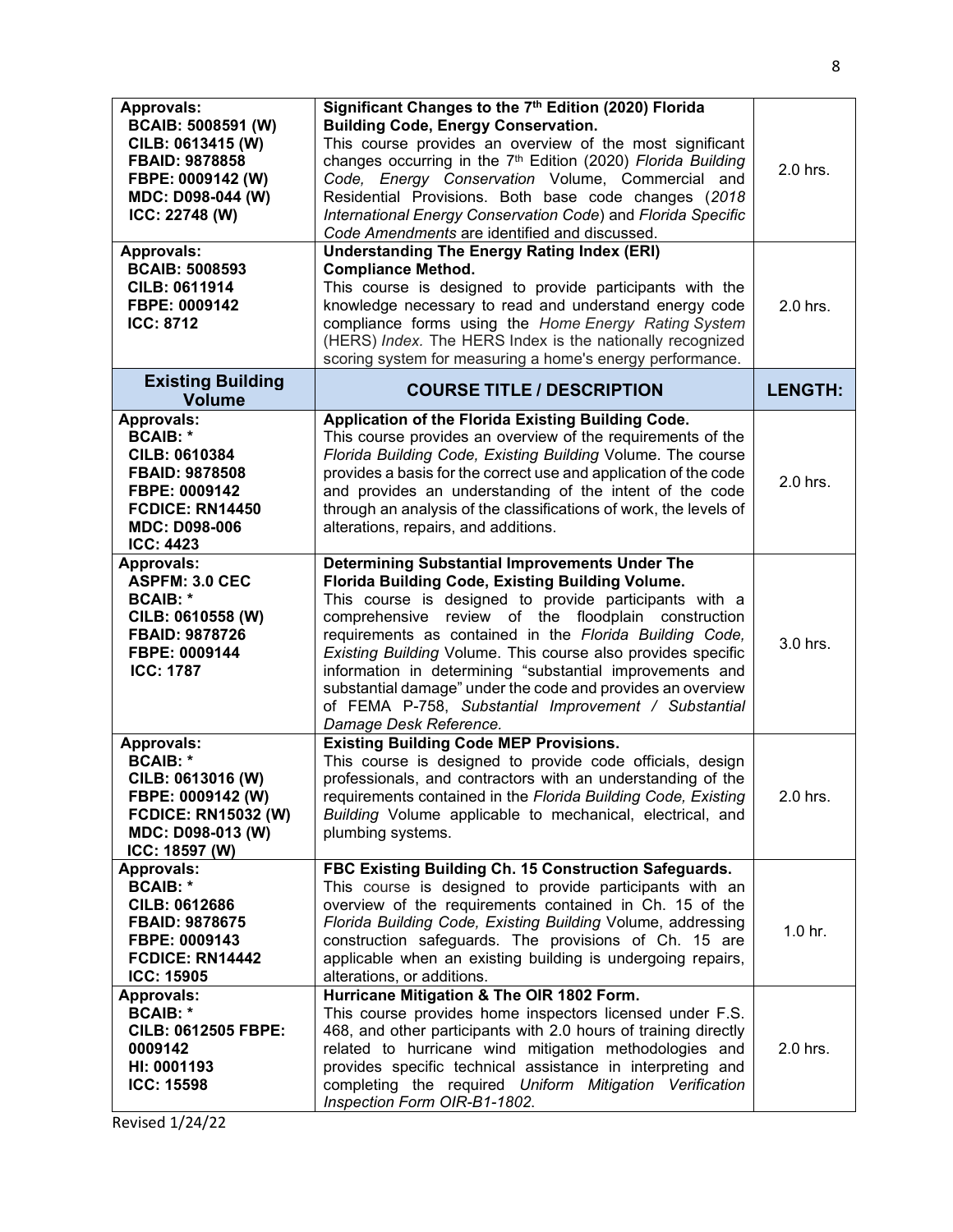| <b>Approvals:</b><br><b>BCAIB: *</b><br>CILB: 0613314 (W)<br><b>FBAID: 9878829</b><br>FBPE: 0009143 (W)<br>MDC: D098-017 (W)<br>ICC: 22223 (W)   | <b>Roofing Wind Mitigation.</b><br>This course is designed to provide participants with an<br>overview of the roofing wind mitigation methodology<br>provisions as contained in Chapter 7 of the Florida Building<br>Code, Existing Building Volume.                                                                                                                                                                                                                     | 1.0 <sub>hr.</sub>      |
|--------------------------------------------------------------------------------------------------------------------------------------------------|--------------------------------------------------------------------------------------------------------------------------------------------------------------------------------------------------------------------------------------------------------------------------------------------------------------------------------------------------------------------------------------------------------------------------------------------------------------------------|-------------------------|
| <b>Approvals:</b>                                                                                                                                | The Flood Provisions of the Florida Existing Building                                                                                                                                                                                                                                                                                                                                                                                                                    |                         |
| <b>ASFPM: 2.0 CEC (W)</b><br><b>BCAIB: *</b><br>CILB: 0612752 (W)<br>FBAID: 9878724<br>FBPE: 0009142 (W)<br>ICC: 16394 (W)                       | Code.<br>This course is designed to provide participants with a<br>comprehensive review of the floodplain construction<br>requirements as contained in the Florida Building Code,<br>Existing Building Volume. This course also contains<br>information related to floodplain construction requirements<br>under FEMA rules and regulations, ASCE 24, Flood Resistant<br>Design<br>Construction<br>and<br>discusses<br>floodplain<br>and<br>management responsibilities. | 2.0 hrs.                |
| <b>Fuel Gas Volume</b>                                                                                                                           | <b>COURSE TITLE / DESCRIPTION</b>                                                                                                                                                                                                                                                                                                                                                                                                                                        | <b>LENGTH:</b>          |
| <b>Approvals:</b>                                                                                                                                | Fuel Gas System Design & Installation.                                                                                                                                                                                                                                                                                                                                                                                                                                   |                         |
| <b>BCAIB: *</b><br>CILB: 0613021<br>FBPE: 0009142<br><b>FCDICE: RN15031</b><br>MDC: D098-003<br><b>ICC: 18593</b>                                | This course provides an overview of the most significant code<br>provisions applicable to the design and installation of fuel gas<br>systems as contained in the Florida Building Code, Fuel Gas<br>Volume.                                                                                                                                                                                                                                                              | 2.0 hrs.                |
| <b>Approvals:</b>                                                                                                                                | Significant Changes to the 7th Edition (2020) FBC, Fuel                                                                                                                                                                                                                                                                                                                                                                                                                  |                         |
| <b>BCAIB: *</b><br>CILB: 0613335 (W)<br>FBAID: 9878833<br>FBPE: 0009143 (W)<br><b>FCDICE: RN15985 (W)</b><br>MDC: D098-023 (W)<br>ICC: 22595 (W) | <b>Gas Volume.</b><br>This course is designed to provide an overview of some of the<br>most significant changes occurring in the 7 <sup>th</sup> Edition (2020) of<br>the Florida Building Code, Fuel Gas Volume.                                                                                                                                                                                                                                                        | $1.0$ hr.               |
| <b>Mechanical Volume</b>                                                                                                                         | <b>COURSE TITLE / DESCRIPTION</b>                                                                                                                                                                                                                                                                                                                                                                                                                                        | <b>LENGTH:</b>          |
| <b>Approvals:</b><br><b>BCAIB: *</b><br><b>CILB: 0610099</b><br>FBPE: 0009142<br>FCDICE: ATPC13676<br><b>ICC: 1790</b>                           | <b>Commercial Kitchen Hood Ventilation.</b><br>This course is designed to provide a comprehensive review of<br>the requirements for the installation of Type I and Type II<br>commercial kitchen ventilation hoods under Florida Building<br>Code, Mechanical Volume, Sections 506, 507, 508 and 509,<br>and NFPA 96, Standard for Ventilation Control and Fire<br>Protection of Commercial Cooking Operations.                                                          | 2.0 hrs.                |
| <b>Approvals:</b>                                                                                                                                | Exhaust Systems Under The 7th Ed. FBC. Mechanical.                                                                                                                                                                                                                                                                                                                                                                                                                       |                         |
| <b>BCAIB: *</b><br>CILB: 0613834 (W)<br>FBPE: 0009142 (W)<br><b>FCDICE: RN16766 (W)</b><br>MDC: D098-049 (W)<br>ICC: 27195 (W)                   | This course is designed to provide an understanding of the<br>technical provisions contained in the 7 <sup>th</sup> Edition (2020) Florida<br>Building Code, Mechanical volume applicable to the<br>requirements for building exhaust systems.                                                                                                                                                                                                                           | 2.0 hrs.                |
| <b>Approvals:</b>                                                                                                                                | Fire & Smoke Dampers: The Basics.                                                                                                                                                                                                                                                                                                                                                                                                                                        |                         |
| <b>BCAIB: *</b><br>CILB: 0614157 (W)                                                                                                             | This course provides participants with an overview of the<br>technical provisions for the selection and installation of fire                                                                                                                                                                                                                                                                                                                                             | 2.0 hrs.                |
| FBPE:0009142 (W)<br><b>FCDICE: RN17464 (W)</b><br>MDC: D098-068 (W)<br>ICC: 30681 (W)                                                            | and smoke dampers under the 7 <sup>th</sup> Edition (2020) Florida<br>Building Code, Mechanical Volume.                                                                                                                                                                                                                                                                                                                                                                  | <b>New For</b><br>2022. |
|                                                                                                                                                  |                                                                                                                                                                                                                                                                                                                                                                                                                                                                          |                         |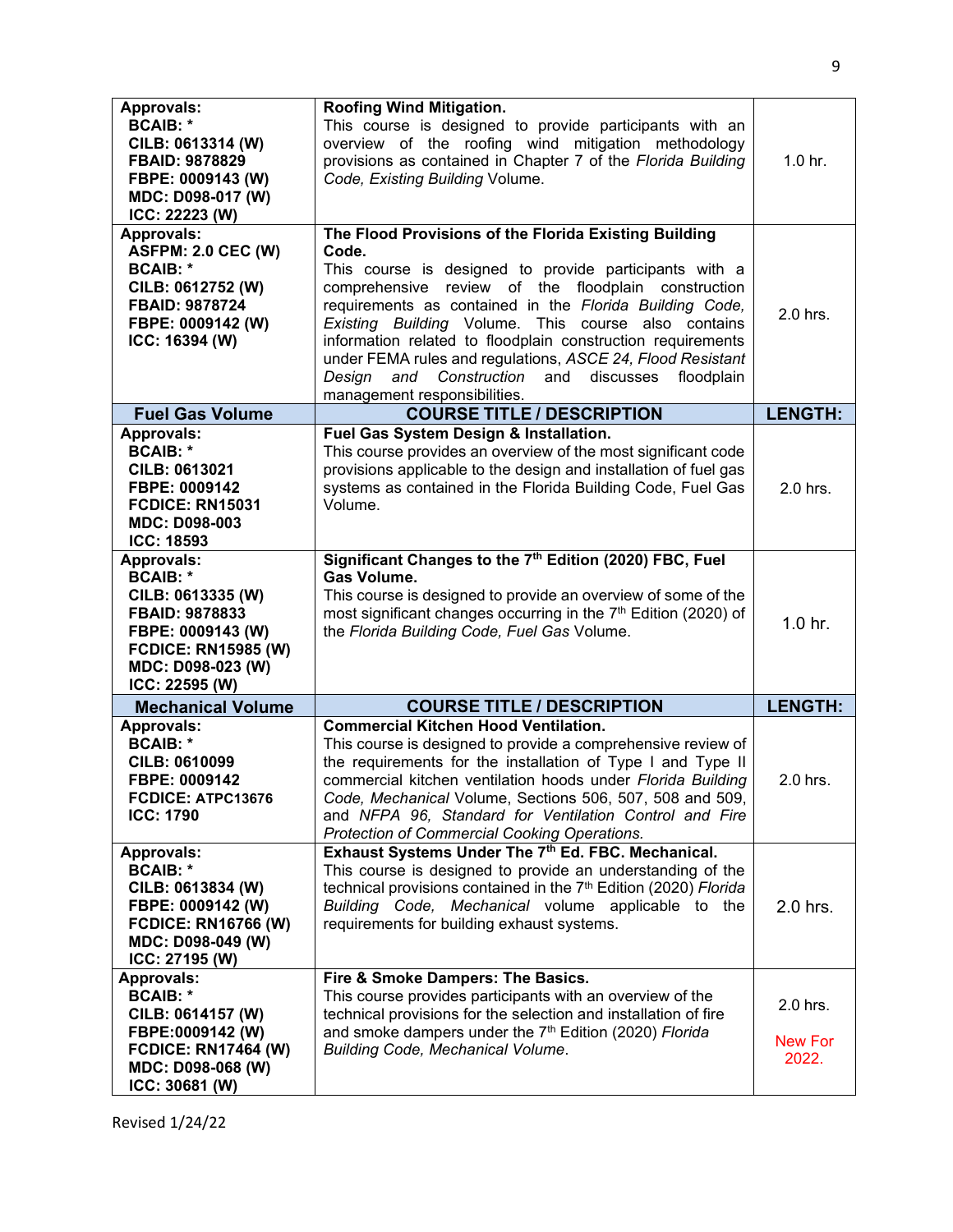| <b>Approvals:</b><br><b>BCAIB: *</b><br>CILB: 0614156 (W)<br>FBPE:0009142 (W)<br><b>FCDICE: RN17454 (W)</b><br>MDC: D098-069 (W)<br>ICC: 30683 (W)                                | <b>FMC Duct Systems.</b><br>This course provides participants with an overview of the<br>technical provisions for the selection and installation of duct<br>systems under the 7 <sup>th</sup> Edition (2020) Florida Building Code,<br>Mechanical Volume.                                                                                                                                                                                                                                                        | 2.0 hrs.<br><b>New For</b><br>2022.             |
|-----------------------------------------------------------------------------------------------------------------------------------------------------------------------------------|------------------------------------------------------------------------------------------------------------------------------------------------------------------------------------------------------------------------------------------------------------------------------------------------------------------------------------------------------------------------------------------------------------------------------------------------------------------------------------------------------------------|-------------------------------------------------|
| <b>Approvals:</b><br><b>BCAIB: *</b><br>CILB: 0613342 (W)<br>FBAID: 9878832<br>FBPE: 0009142 (W)<br><b>FCDICE: RN15986 (W)</b><br>MDC: D098-028 (W)<br>ICC: 22596 (W)             | Significant Changes to the 7th Edition (2020) FBC,<br><b>Mechanical Volume.</b><br>This course provides an overview of some of the most<br>significant changes occurring in the 7 <sup>th</sup> Edition (2020) of the<br>Florida Building Code, Mechanical Volume.                                                                                                                                                                                                                                               | 2.0 hrs.                                        |
| <b>Approvals:</b><br><b>BCAIB: *</b><br>CILB: 0613774 (W)<br>FBPE: 0009142 (W)<br>MDC: D098-048 (W)<br>ICC: 26655 (W)                                                             | Ventilation Under The 7th Edition Florida Building Code.<br>This course is designed to provide an understanding of the<br>technical provisions contained in the 7 <sup>th</sup> Edition (2020) Florida<br>Building Code applicable to the requirements for building<br>ventilation.                                                                                                                                                                                                                              | 2.0 hrs.                                        |
| <b>Plumbing Volume</b>                                                                                                                                                            | <b>COURSE TITLE / DESCRIPTION</b>                                                                                                                                                                                                                                                                                                                                                                                                                                                                                | <b>LENGTH:</b>                                  |
| <b>Approvals:</b><br><b>BCAIB: *</b><br>CILB: 0613020<br>FBPE: 0009142<br>MDC: D098-002 (W)<br><b>ICC: 18592</b>                                                                  | FPC Ch.4: Fixtures, Faucets & Fixture Fittings.<br>This course provides an overview of the provisions contained<br>in Chapter 4 of the 7 <sup>th</sup> Edition (2020) Florida Building Code,<br>Plumbing Volume. Discussed are the general requirements<br>and limitations applicable to the selection, use, and installation<br>of fixtures, faucets, and fixture fittings.                                                                                                                                     | 2.0 hrs.                                        |
| <b>Approvals:</b><br><b>BCAIB: *</b><br>CILB: 0614181 (W)<br>FBPE:0009142 (W)<br>MDC: D098-064 (W)<br>ICC: 30677 (W)<br><b>Approvals:</b><br><b>BCAIB: *</b><br>CILB: 0614179 (W) | FPC Ch. 6, Water Supply & Distribution.<br>This course provides an overview of the provisions contained<br>in Chapter 6 of the 7 <sup>th</sup> Edition (2020) Florida Building Code,<br>Plumbing Volume. Discussed are the general requirements<br>for the design, installation and protection of potable water<br>supply systems.<br>FPC Ch. 7, Sanitary Drainage.<br>This course provides an overview of the provisions contained<br>in Chapter 7 of the 7 <sup>th</sup> Edition (2020) Florida Building Code, | 2.0 hrs.<br><b>New For</b><br>2022.<br>2.0 hrs. |
| FBPE:0009142 (W)<br>MDC: D098-061 (W)<br>ICC: 30679 (W)                                                                                                                           | <i>Plumbing</i> Volume. Discussed are the general requirements<br>for the design, and installation of sanitary drainage systems.                                                                                                                                                                                                                                                                                                                                                                                 | <b>New For</b><br>2022.                         |
| <b>Approvals:</b><br><b>BCAIB: *</b><br>CILB: 0613771 (W)<br>FBPE: 0009142 (W)<br>MDC: D098-036 (W)<br>ICC: 26651 (W)                                                             | Medical Gas Systems & NFPA 99.<br>This course provides an overview of the technical provisions<br>for the installation medical gas systems under the 7 <sup>th</sup> Edition<br>Florida Building Code, Plumbing Volume and the 2018 Edition<br>of NFPA 99, Health Care Facilities Code.                                                                                                                                                                                                                          | 2.0 hrs.                                        |
| <b>Approvals:</b><br><b>BCAIB: *</b><br>CILB: 0613336 (W)<br><b>FBAID: 9878856</b><br>FBPE: 0009143 (W)<br>MDC: D098-026 (W)<br>ICC: 22593 (W)                                    | Significant Changes to the 7th Edition (2020) FBC,<br>Plumbing Volume, Ch. 1-7.<br>This course provides an overview of some of the most<br>significant changes occurring in the 7 <sup>th</sup> Edition (2020) of the<br>Florida Building Code, Plumbing Volume, Ch. 1 through 7.                                                                                                                                                                                                                                | 2.0 hrs.                                        |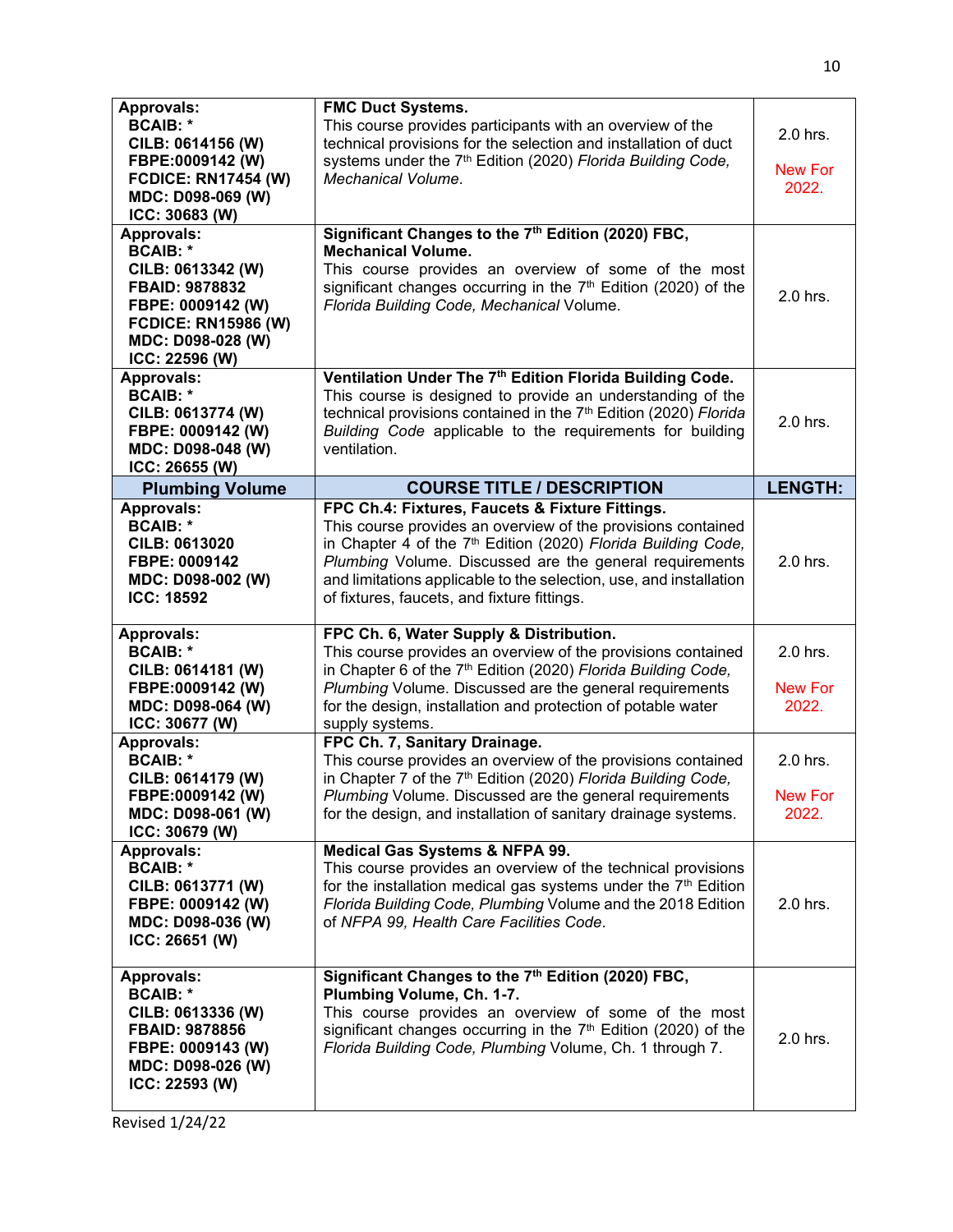| <b>Approvals:</b><br><b>BCAIB: *</b><br>CILB: 0613337 (W)<br><b>FBAID: 9878857</b><br>FBPE: 0009143 (W)<br>MDC: D098-027 (W)<br>ICC: 22594 (W)                                            | Significant Changes to the 7 <sup>th</sup> Edition (2020) FBC,<br>Plumbing Volume, Ch. 8-13.<br>This course provides an overview of some of the most<br>significant changes occurring in the 7 <sup>th</sup> Edition (2020) of the<br>Florida Building Code, Plumbing Volume, Ch. 8 through 13.                                                       | 1.0 <sub>hr.</sub>                  |
|-------------------------------------------------------------------------------------------------------------------------------------------------------------------------------------------|-------------------------------------------------------------------------------------------------------------------------------------------------------------------------------------------------------------------------------------------------------------------------------------------------------------------------------------------------------|-------------------------------------|
| <b>Approvals:</b><br><b>BCAIB: *</b><br>CILB: 0613757 (W)<br>FBPE: 0009142 (W)<br>MDC: D098-043 (W)<br>ICC: 26653 (W)                                                                     | Venting Basics Under The 7th Edition, FBC, Plumbing.<br>This course is designed to provide an understanding of the<br>technical provisions contained in the 7 <sup>th</sup> Edition (2020) Florida<br>Building Code, Plumbing Volume applicable to the venting of<br>plumbing systems.                                                                | 2.0 hrs.                            |
| <b>NFPA 70, National</b><br><b>Electric Code</b>                                                                                                                                          | <b>COURSE TITLE / DESCRIPTION</b>                                                                                                                                                                                                                                                                                                                     | <b>LENGTH:</b>                      |
| <b>Approvals: Webinar ONLY</b><br>ECLB: 0802632<br>FBPE:0009142<br>FCDICE: RN17466<br><b>MDC: D098-059</b><br><b>ICC: 30672</b>                                                           | NEC Article 250: Grounding & Bonding.<br>This course provides an overview of requirements for the<br>grounding and bonding of electrical installations required by<br>the 2017 Edition of NFPA 70 National Electrical Code.                                                                                                                           | 2.0 hrs.<br><b>New For</b><br>2022. |
| <b>Approvals: Webinar ONLY</b><br><b>BCAIB: *</b><br><b>CILB: 0613767</b><br><b>ECLB: 0802457</b><br>FBPE: 0009142<br><b>FCDICE: RN16685</b><br><b>MDC: D098-038</b><br><b>ICC: 26642</b> | NFPA 70 Article 680 Swimming Pools.<br>This course provides an overview of requirements for<br>electrical installations associated with permanently installed<br>swimming pools, storable pools, spas and hot tubs as required<br>by the 2017 Edition of NFPA 70, National Electrical Code.                                                           | 2.0 hrs.                            |
| <b>Approvals: Webinar ONLY</b><br><b>BCAIB: *</b><br>CILB: 0613769<br><b>ECLB: 0802453</b><br>FBPE: 0009142<br>FCDICE: RN16684<br><b>MDC: D098-037</b><br><b>ICC: 26644</b>               | <b>Energy Storage Systems.</b><br>This course provides an overview of requirements for<br>electrical installations associated with energy storage systems<br>as required by the 2017 Edition of NFPA 70 National Electrical<br>Code, the 2020 Florida Building Code: Residential, and NFPA<br>855, Installation of Stationary Energy Storage Systems. | 2.0 hrs.                            |
| <b>Approvals: Webinar ONLY</b><br><b>BCAIB: *</b><br><b>CILB: N/A</b><br><b>ECLB: N/A</b><br>FBPE: 0009143<br><b>MDC: D098-009</b><br><b>FCDICE: RN15011</b><br><b>ICC: 25379</b>         | An Overview of Article 625, Electric Vehicle Charging<br>System.<br>This course is designed to familiarize participants with an<br>overview of the installation requirements for electric vehicle<br>charging systems contained in Article 625 of the 2017 Edition<br>of NFPA 70, the National Electric Code.                                         | 1.0 <sub>hr.</sub>                  |
| <b>Approvals: Webinar ONLY</b><br><b>CILB: 0614168</b><br>ECLB: 0802636<br>FBPE:0009142<br>FCDICE: RN17467<br><b>MDC: D098-067</b><br>ICC: 30669                                          | <b>Photovoltaic System Basics.</b><br>This course provides an overview of requirements for the<br>design, installation, and inspection of photovoltaic systems<br>required by the 2017 Edition of NFPA 70 National Electrical<br>Code.                                                                                                                | 2.0 hrs.<br>New For<br>2022.        |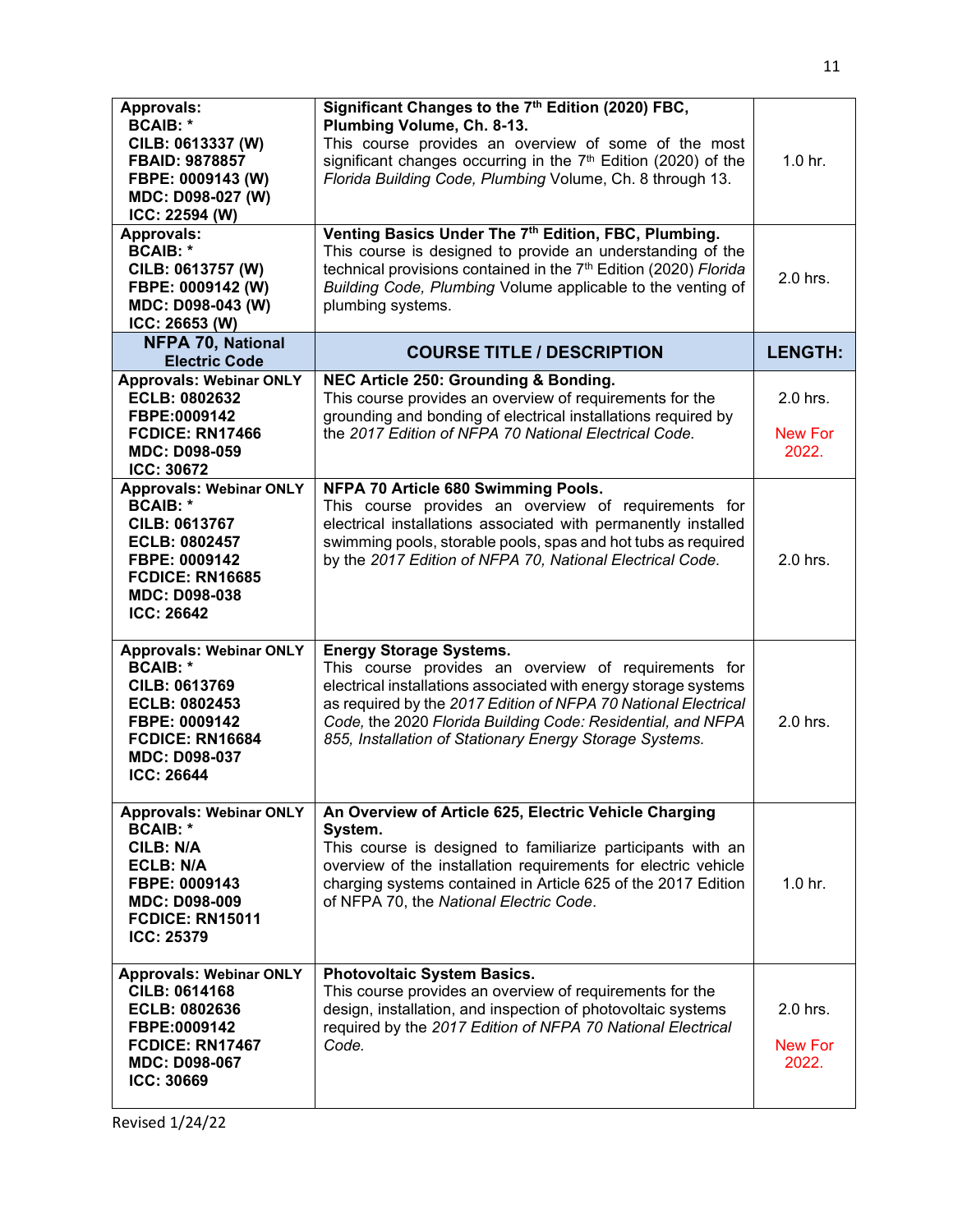| <b>Non-Code Based Courses</b>                                                                                                                                                           |                                                                                                                                                                                                                                                                                                                                                             |                    |
|-----------------------------------------------------------------------------------------------------------------------------------------------------------------------------------------|-------------------------------------------------------------------------------------------------------------------------------------------------------------------------------------------------------------------------------------------------------------------------------------------------------------------------------------------------------------|--------------------|
| <b>Approvals:</b><br>BCAIB: * (Gen.)<br>CILB: 0612687 (BP)<br>ECLB:0802217 (BP)<br><b>MDC: D098-018</b><br><b>ICC: 15904</b>                                                            | An Overview of F.S. 713, Part I Construction Liens.<br>This course is designed to provide participants with an<br>overview of the requirements contained in Florida State<br>Statute 713, Part I, Construction Liens and discusses the<br>rights and responsibilities of lienors and property owners.                                                       | 1.0 <sub>hr.</sub> |
| <b>Approvals:</b><br>BCAIB: * (Gen.)<br>CILB: 0612156<br>(Laws & Rules Credit)<br><b>FBAID: *</b><br><b>ICC: 15594</b>                                                                  | <b>Construction Laws &amp; Rules.</b><br>This course is designed to provide contractors certified or<br>registered under F.S. 489 with 1.0 hour of training, specifically<br>in the Florida State Statutes and Florida Administrative Code<br>Rules applicable to the construction industry.                                                                | 1.0 <sub>hr.</sub> |
| <b>Approvals:</b><br>FBPE: 0010514 (W)<br>ICC: 25008 (W)                                                                                                                                | <b>Engineering Laws &amp; Rules.</b><br>This interactive, instructor led course is designed to provide<br>professional engineers licensed under F.S. 471 with 1.0 hour<br>of training in the laws and rules applicable to the engineering<br>profession.                                                                                                    | 1.0 <sub>hr.</sub> |
| <b>Approvals:</b><br>BCAIB:5007860 (W)<br><b>CILB: 0611105</b><br><b>MDC: D098-001</b><br><b>ICC: 1621</b>                                                                              | <b>Ethics For Construction Professionals.</b><br>This course is designed to provide participants with training in<br>Ethics as it relates to the construction industry.                                                                                                                                                                                     | 1.0 <sub>hr.</sub> |
| <b>Approvals:</b><br>FBPE: 0010510 (W)<br>ICC: 25012 (W)                                                                                                                                | <b>Ethics In Engineering.</b><br>This course is designed to provide professional engineers<br>licensed under F.S. 471 with 1.0 hour of training in ethics<br>applicable to the engineering profession.                                                                                                                                                      | 1.0 <sub>hr.</sub> |
| <b>Approvals:</b><br>BCAIB: * (Gen.)<br>CILB: 0613347 (L&R) (W)<br>ECLB:0802229<br><b>FBAID: *</b><br>MDC: D098-021 (W)<br>ICC: 22224 (W)                                               | F.S. 455 & The Construction Industry.<br>This course is designed to provide 1.0 hour of training in the<br>laws and rules applicable to the construction industry. This<br>course provides an overview of Florida State Statute 455.<br>Business and Professional Regulation: General Provisions.                                                           | $1.0$ hr.          |
| <b>Approvals:</b><br><b>BCAIB: 5008048 (W)</b><br>CILB: 0611099 (W)<br><b>FBAID: *</b><br>MDC: D098-004 (W)<br>ICC: 898 (W)                                                             | Laws & Rules Update.<br>This course is designed to provide code officials and contractors<br>with an understanding of the laws and rules regulating their<br>professions. The Florida State<br>Statutes and Florida<br>Administrative Code Rules regulating the construction<br>professional are discussed.                                                 | 2.0 hrs.           |
| <b>Approvals:</b><br><b>BCAIB: 5008676 (L&amp;R)</b><br>CILB: 0613344 (Gen.) (W)<br><b>ECLB: 0802225</b><br><b>FBAID: *</b><br>FBPE: 0009143 (W)<br>MDC: D098-032 (W)<br>ICC: 22548 (W) | Legal Aspects of the Florida Building Code, Part I.<br>This course reviews some of the most significant provisions<br>contained in Florida State Statute 553, Building Construction<br>Standards, applicable to the Florida Building Code and<br>discusses how the statutory provisions are incorporated into<br>the 7 <sup>th</sup> Edition, (2020) codes. | 2.0 hrs.           |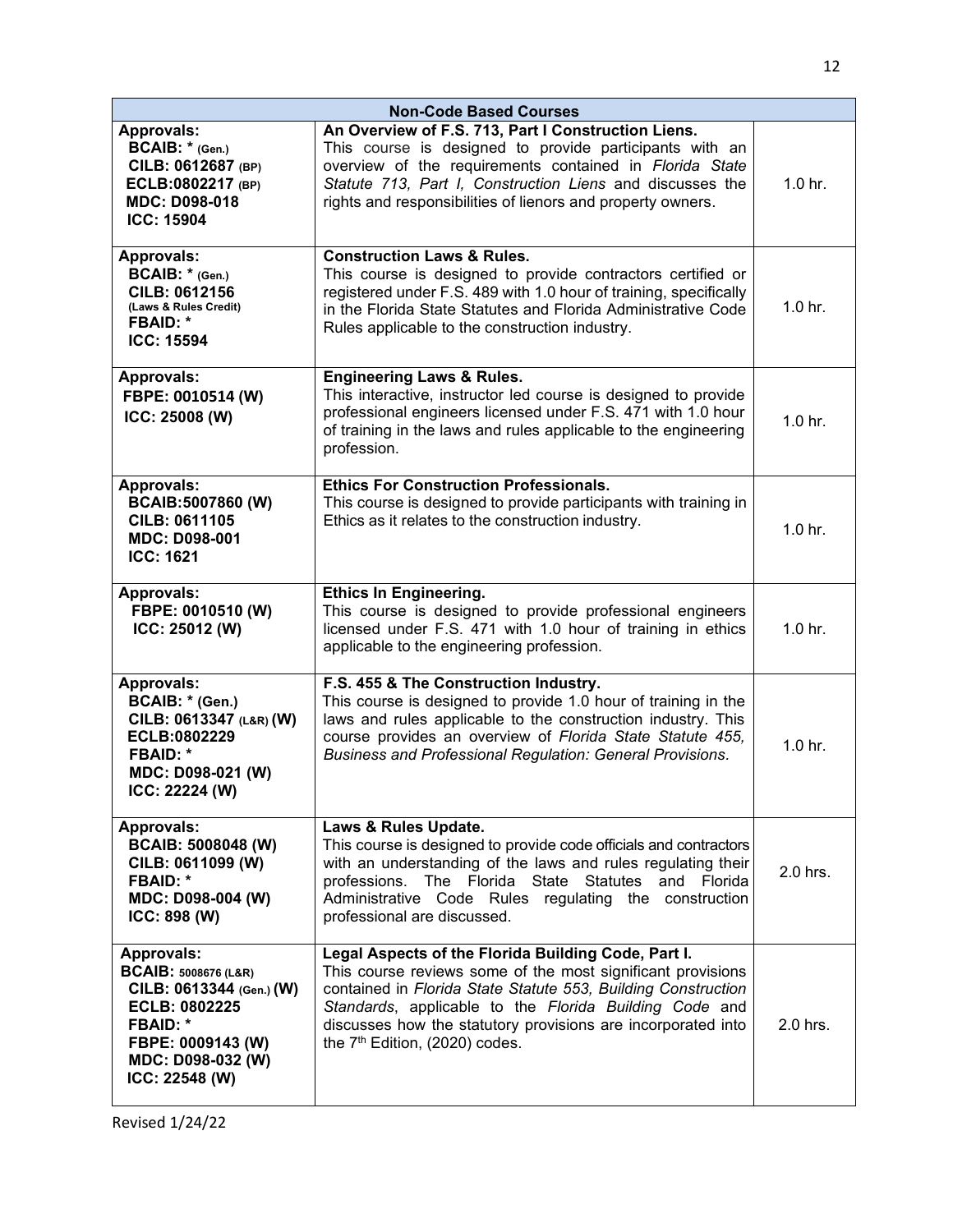| <b>Approvals:</b><br><b>BCAIB: 5008677 (L&amp;R) (W)</b><br>CILB: 0613345 (Gen.) (W)<br>ECLB: 0802224<br><b>FBAID: *</b><br>FBPE: 0009143 (W)<br>MDC: D098-033 (W)<br>ICC: 22549 (W) | Legal Aspects of the Florida Building Code, Part II.<br>This course reviews some of the most significant provisions<br>contained in Florida State Statute 553, Building Construction<br>Standards, applicable to the Florida Building Code and<br>discusses how the statutory provisions are incorporated into<br>the 7 <sup>th</sup> Edition, (2020) codes. | 2.0 hrs.                                      |
|--------------------------------------------------------------------------------------------------------------------------------------------------------------------------------------|--------------------------------------------------------------------------------------------------------------------------------------------------------------------------------------------------------------------------------------------------------------------------------------------------------------------------------------------------------------|-----------------------------------------------|
| <b>Approvals:</b><br><b>BCAIB: *</b><br>CILB: 0614094 (W)<br>ECLB: 0802216 (W)<br>FBPE:0009142 (W)<br>MDC: D098-054 (W)<br>ICC: 29274 (W)                                            | <b>OSHA 1926 Construction Industry PPE.</b><br>This course is designed to familiarize participants with the<br>personal protective equipment (PPE) requirements under<br>Section 1926, Subpart C of the Occupational Safety and<br>Health Administration (OSHA) rules and regulations.                                                                       | 1.0 <sub>hr.</sub><br><b>New For</b><br>2022. |
| <b>Approvals:</b><br><b>BCAIB: *</b><br>CILB: 0612507<br><b>ICC: 14563</b>                                                                                                           | OSHA 1926 Excavation Trench Safety.<br>This course is designed to provide participants with workplace<br>safety training directly related to excavation trench safety as<br>required under Section 1926, Subpart P of the Occupational<br>Safety and Health Administration (OSHA) rules<br>and<br>regulations.                                               | 1.0 <sub>hr.</sub>                            |
| <b>Approvals:</b><br><b>BCAIB: *</b><br>CILB: 0609657<br><b>ICC: 1780</b>                                                                                                            | OSHA 1926 Fall Protection Safety.<br>This course is designed to provide participants with workplace<br>safety training directly related to the fall protection rules and<br>regulations as required under Section 1926 Subparts M, X and<br>L of the Occupational Safety and Health Act (OSHA).                                                              | 1.0 <sub>hr.</sub>                            |
| <b>Approvals:</b><br><b>BCAIB: *</b><br>CILB: 0610554 (W)<br>ECLB: 0802215<br><b>MDC: D098-016</b><br>ICC: 1781 (W)                                                                  | OSHA 1926 Ladder Safety.<br>This course is designed to provide participants with workplace<br>safety training directly related to the ladder rules and<br>regulations as required under Section 1926 Subpart X of the<br>Occupational Safety and Health Act (OSHA).                                                                                          | 1.0 <sub>hr.</sub>                            |
| <b>Approvals:</b><br><b>BCAIB: *</b><br>CILB: 0611191<br><b>ICC: 1782</b>                                                                                                            | OSHA 1926 Scaffold Safety.<br>This course is designed to provide participants with workplace<br>safety training directly related to the scaffolding rules and<br>regulations as required under Section 1926 Subpart L of the<br>Occupational Safety and Health Act (OSHA).                                                                                   | 1.0 <sub>hr.</sub>                            |
| Approvals:<br><b>BCAIB: *</b><br>CILB: 0612564<br><b>ICC: 14564</b>                                                                                                                  | <b>OSHA 1926 Silica Standard For Construction.</b><br>This course is designed to provide participants with workplace<br>safety training specifically in the area of silica safety as<br>required under Section 1926, Subpart Z of the Occupational<br>Safety and Health Administration (OSHA) rules and<br>regulations.                                      | 1.0 <sub>hr.</sub>                            |
| <b>Approvals:</b><br><b>BCAIB: *</b><br>CILB: 0609656 (W)<br>ECLB: 0802216<br><b>MDC: D098-015</b><br><b>ICC: 1622</b>                                                               | <b>Workers' Compensation Update.</b><br>This course is designed to provide participants with a review<br>of the Workers Compensation requirements as contained in<br>the Florida State Statute 440 and the current edition of the<br>Florida Building Code, Building Volume.                                                                                 | 1.0 <sub>hr.</sub>                            |